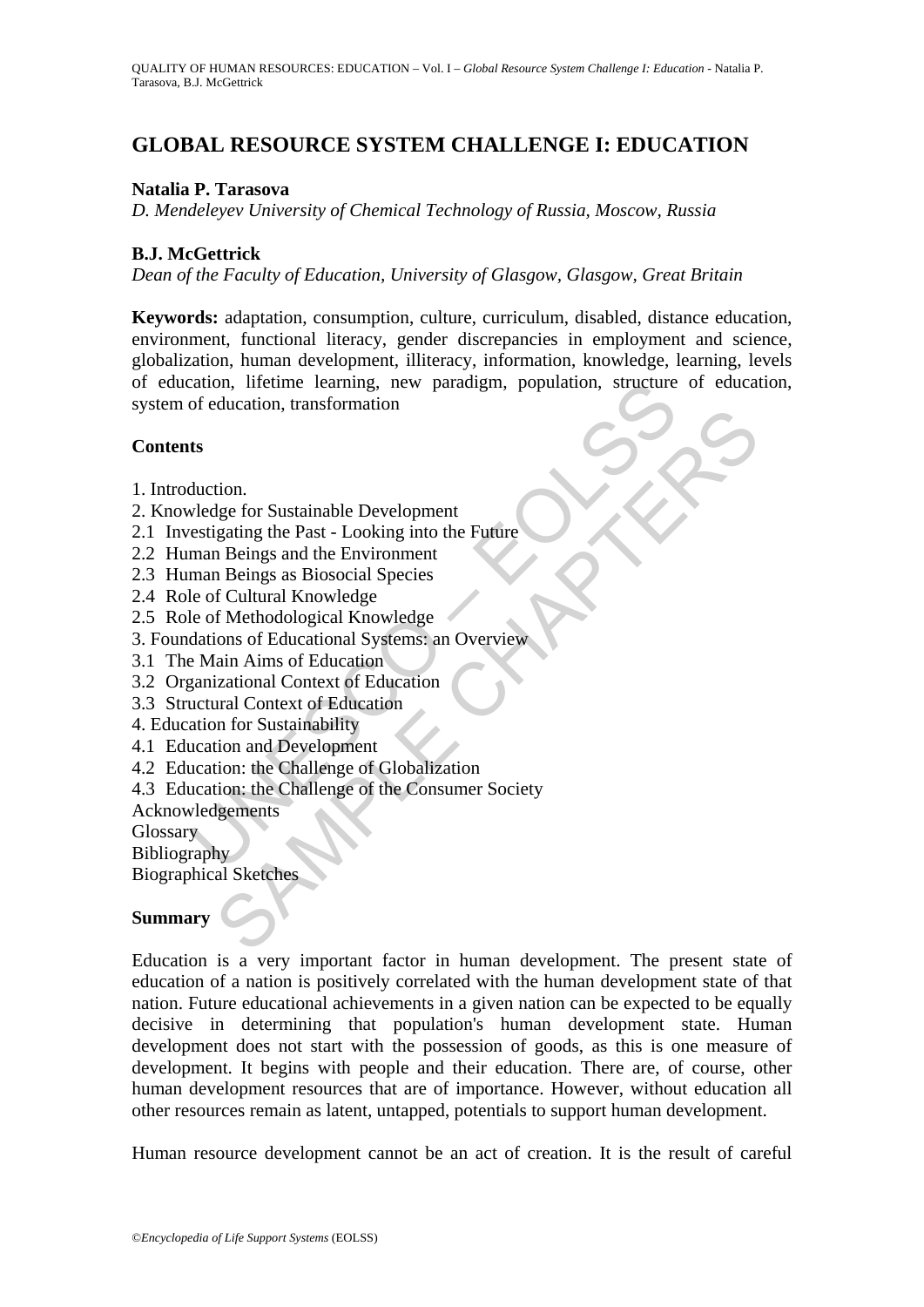planning and development. Human resource disparities exist in many nations of the world because education services are unequally distributed and of unequal quality throughout a given nation. They are also quite different across the nations of the world. Educational systems may have differential impacts on various aspects of development and social change. Their effect on fertility and migration in urban areas, for example, may be different from their effect on these components in rural areas.

and smaller launty size in the developing regions of the wo-<br>and of Action concluded that education "is at the same time a complete a complete a factor in the development of well-being through its links wit as economic and There have been a plethora of discussions concerning relations between education and development, and associated strategy development. The International Conference on Population and Development (ICPD), held in Cairo in 1994, underscored education as one of the most important keys to social and economic development, improved status of women, and smaller family size in the developing regions of the world. The ICPD Program of Action concluded that education "is at the same time a component of wellbeing and a factor in the development of well-being through its links with demographic as well as economic and social factors." It also recommended the achievement of "universal access to quality education, with particular priority given to primary and technical education and job training, to combat illiteracy and to eliminate gender disparities in access to, retention in, and support for, education."

Education may be viewed as an end in itself, but it is also a means to address sustainable development and other important issues. Education is a many-faceted issue. It involves such diverse concerns as knowledge of the patterns of school enrollment at various age levels, and includes the translation of elementary, secondary, and tertiary education objectives into attainment among the adult population.

a factor in the development of well-being through its links with demograte and a factor in the development of well-being through its links with demograte conomic and social factors." It also recommended the achievement acc Education leads to economic benefits. Perhaps more importantly, it is a relevant and crucial aspect of empowerment for all humans and especially for the disadvantaged. In principle, it provides a very necessary condition for all humans to participate fully in society and to improve their quality of life. It also enables individuals and communities to cope better with the social, economic, cultural, technological, and environmental changes they face.

It is for these reasons, and others, that education, being a component of HDI, is invariably one of the major indicator variables for human resource development.

## **1. Introduction**

The biological life on the Earth has emerged as the Universe phenomenon, the evolution of the Universe, the life cycle of galaxies and stars (the Sun in particular) still being of vital importance for the existence of the biosphere. During its history the planet has passed through several bifurcation points where the trajectory of the Earth's evolution changed drastically. But the time for those changes was of a geological scale. The Earth's life-support systems resembling a gigantic web, in which network of interconnected bands might be stretched a long way without breaking, are the result of the evolutionary process that has been lasting for billions of years. Life has been tested in unlimited varieties and the most viable species have survived through the power of natural selection.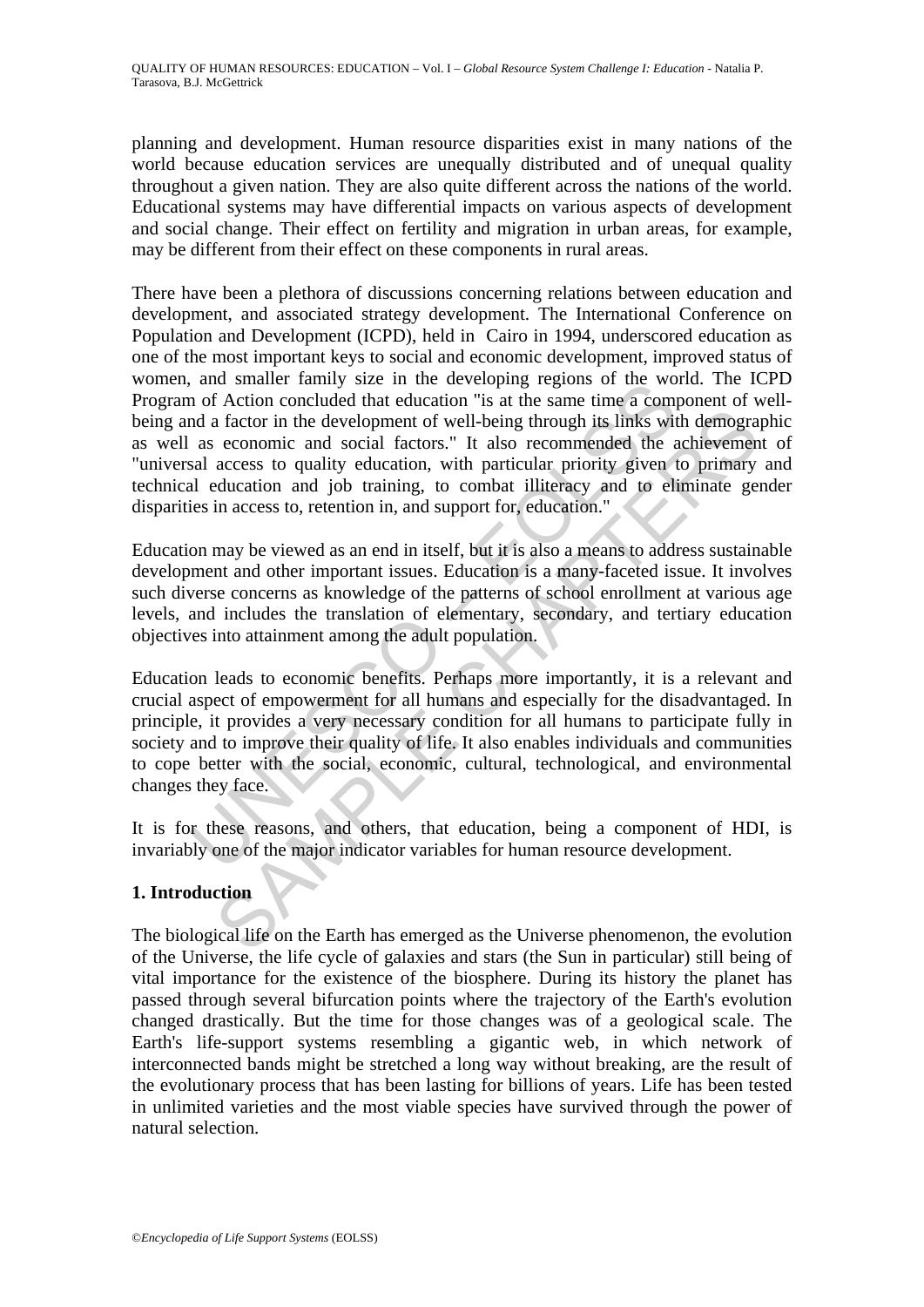The two bifurcations are mentioned on the Figure 1, deal with profound chemical changes in the environment (see: also *The History of the Earth*, EOLSS on-line, 2002).

Human beings (Homo sapiens) are now playing the dominant role in the evolution of the Earth's biosphere. It is only in the most recent, and brief, period of their tenure that they have developed in sufficient numbers, and acquired enough power, to become one of the most potentially dangerous organisms that the planet ever hosted.



Figure 1. Historical Perspective.

The emergence of reason, the capability of thinking turned Homo sapiens into the leader of the evolution, the non-genetic heredity (education, culture, and other components of the human civilization) giving a great momentum to the growth. The result of exponential growth is that the Earth's life-support systems are being strained and degraded: most people deplete and degrade the Earth's resources to support shortterm economic growth and throwaway lifestyle( see: also *Education and Human Development*).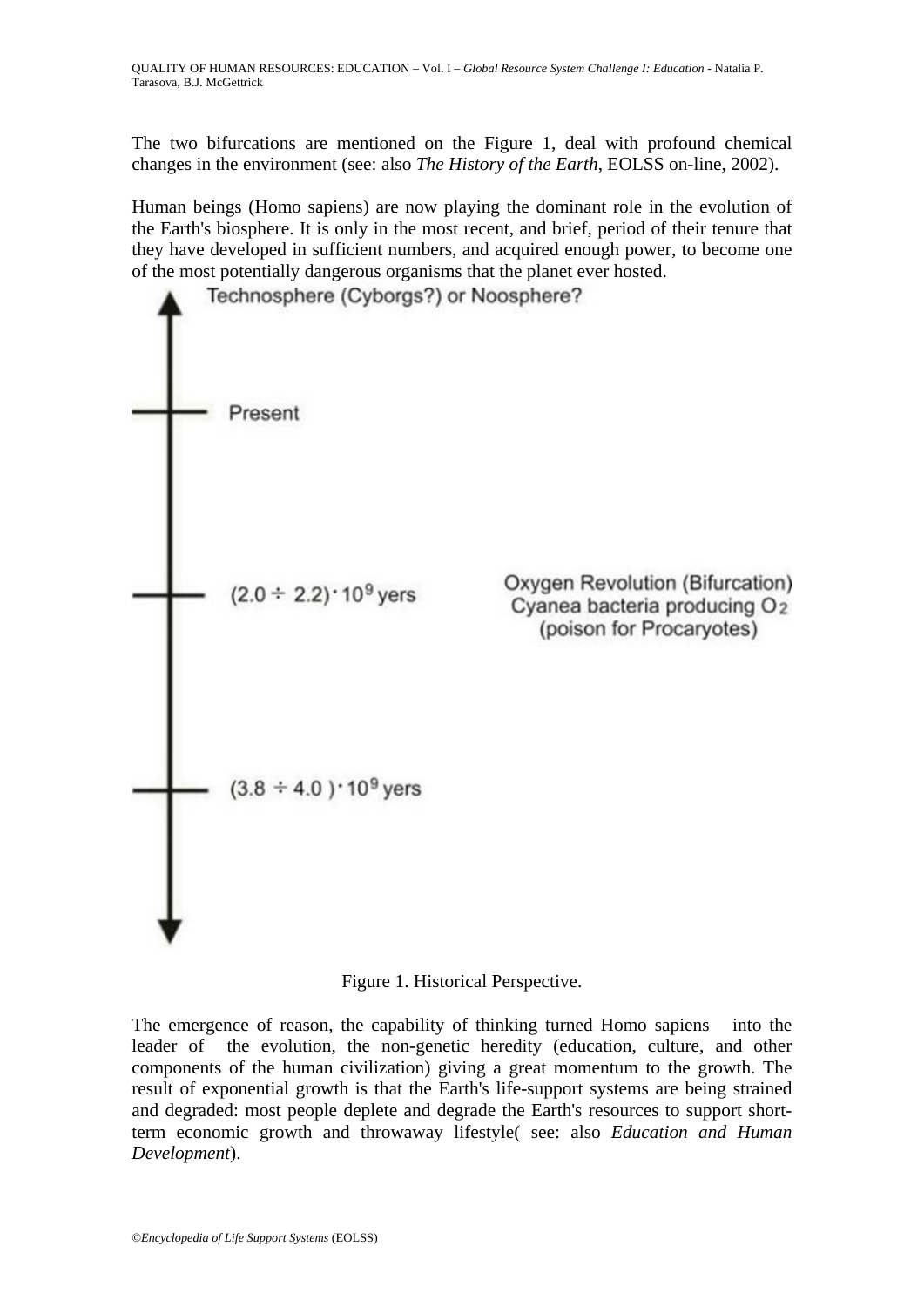The civilization-support systems, especially moral and ethical values, are being degraded as well. The change of the life paradigm is necessary, as the alternative to the next global bifurcation that will inevitably lead to the collapse of the human civilization, sustainable development being considered as this new paradigm.

The term "sustainable development" was brought into common use by the World Commission on Environment and Development (the Brundtland Commission) in its seminal 1987 report Our Common Future. The idea of sustaining the Earth has proved a powerful metaphor in raising public awareness and focusing on the need for better environmental stewardship.

With the threat of extinction increasingly valid, there is a need to seriously contemplate whether the current crisis is a manifestation of humanity's suicidal tendencies, or merely a low point in its trajectory pointing towards the need for a new societal structure. And this is the education that is responsible for the implementation of the new life paradigm. Since society is flexible and dynamic, educational systems have to be continuously revised. By the time proposals and studies are implemented, they tend to be already outdated. It is thus essential to challenge current educational norms and stagnant concepts, and channel human potential towards constructive bio-supporting behavior.

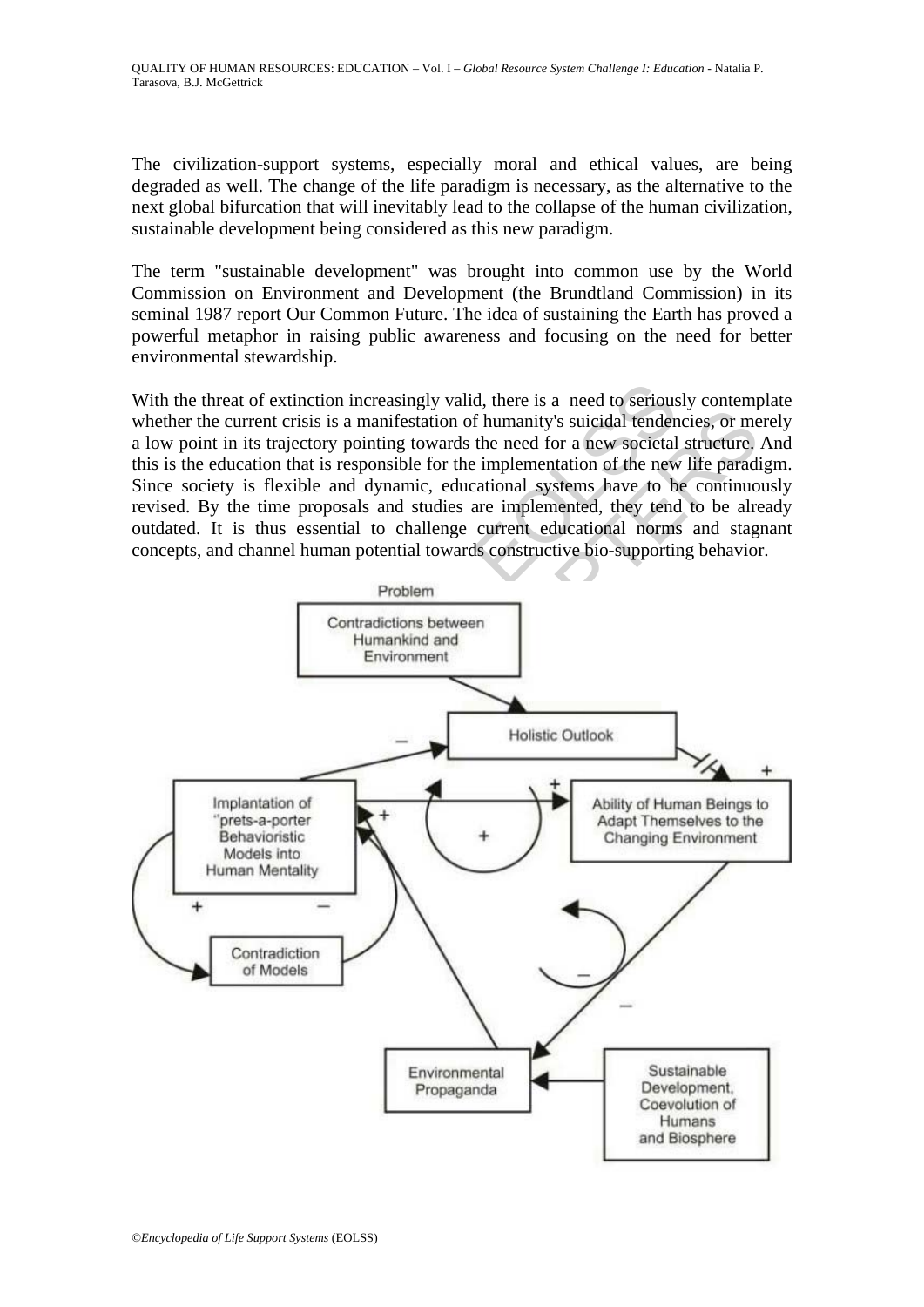Figure 2. Global World Outlook Trough the Environmental Propaganda.

The system possesses the positive feedback and thus is unsustainable.

In early 1970th UNESCO has defined literacy as an individual's ability to "read write a short simple statement on his everyday life". Recently "functional literacy" was defined as the ability to comprehend what is read or written to an extent sufficient to perform adequately in society, whether to communicate with individuals, to further one's own economic or other interests, or to participate in the democrat way of life. Scientific literacy implies this functionality: the ability to respond to the technical issues that pervade citizens' daily lives and the environment in a meaningful way.



Figure 3. Global World Outlook Trough the Education for Sustainable Development

The system possesses the negative feedback and thus is sustainable .

The critical question facing education is "Should we assess what we value, or value what we assess?" The world events at the beginning of the 21 st Century prompt us to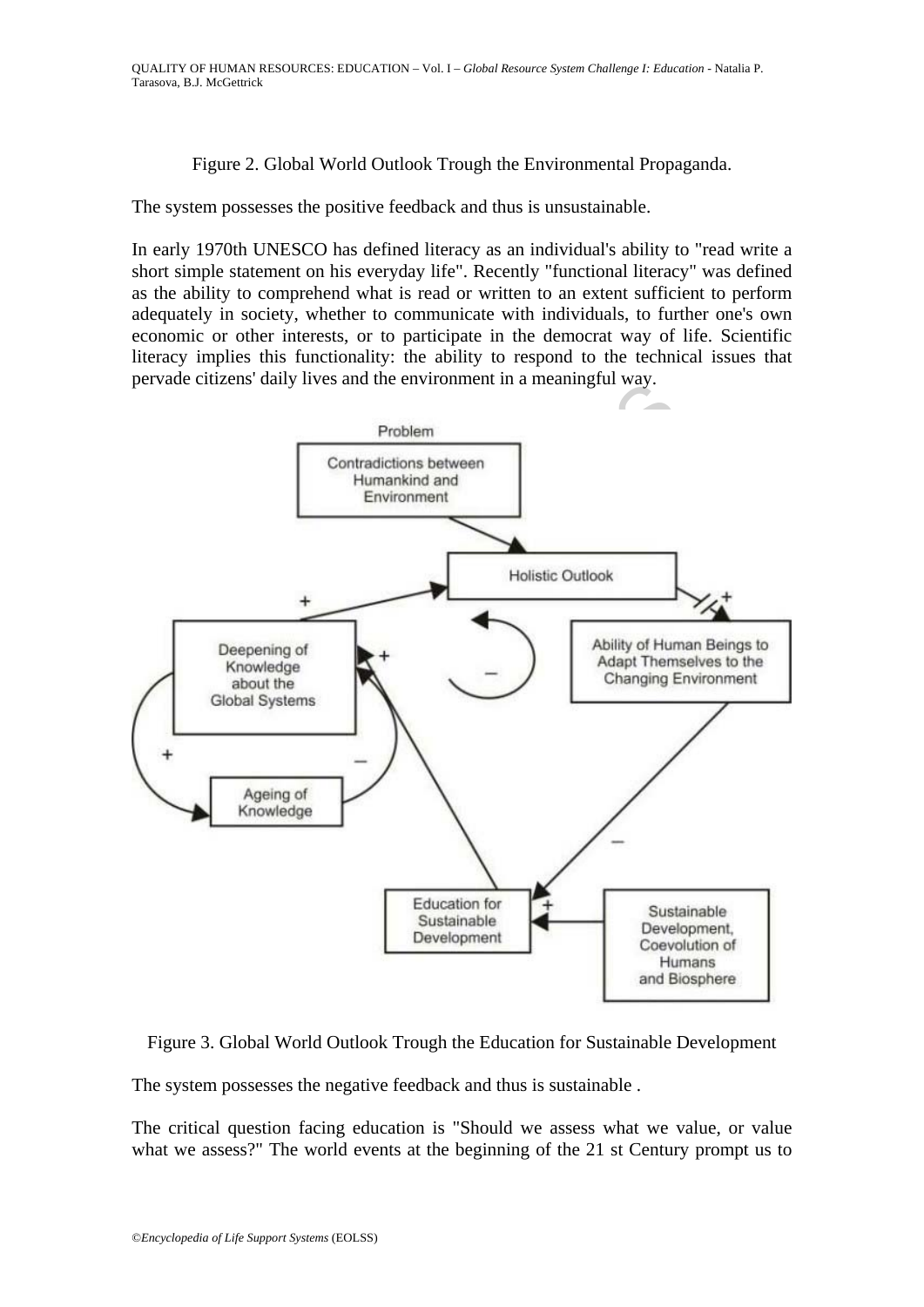think that we should pay more attention to "The Common Good." To develop a sustainable future is to anticipate what that future holds for us from an ecological point of view, a social perspective, and how this differs through time. The Common Good has a vitally important time dimension to it, and we neglect it at our peril, and the peril of generations yet to be born.

A fundamental objective of education is the integrated formation of the whole person, able to act with ethical concern for the advancement of humanity and society, respecting the past and orientated to a better future. Within this, there has to be consideration for the self, one's communities and society at large, as well as for the environment locally and globally. It is essential in the development of the individual and of communities that there is a respect for the environment and that this in turn looks towards the future so that the environment is left in a more sustainable condition in the future than when this generation first became part of the ecosystem. There remains the philosophical dilemma as to whether or not the formation of the integrated human being is the primary purpose of education, or whether the primary purpose of education is more orientated towards society. These are not alternatives, nor are they in conflict.. This is the purpose of education to ensure that there is a proper relationship between the person and the society in which the person is involved (see: also *Education and the Consumer Society*).

a respect to the environment and unat unsi in unif looks towate<br>environment is left in a more sustainable condition in the future<br>environment is left in a more sustainable condition in the future<br>on first became part of th first became part of the ecosystem. There remains the philosophical dilerer or not the formation of the integrated human being is the primary purp, on, or whether the primary purpses of education is more orientated tower o The key to education for sustainability lies not in its content, which may be highly diverse according to context, but rather in a particular approach to education which results in the development of an ethical and interdisciplinary approach to problem solving decision making, which takes into account present, future, local and distant impacts on economy, the natural environment, and the interests of others. The principles underlying education for sustainability include, but are not limited to, strong core academics, understanding the relationships between disciplines, systems thinking, lifetime learning, hands-on experimental learning, community-based learning, technology, partnership, family involvement, and personal responsibility. The environmental education has provided the base from which the education for sustainability can grow.

Education for sustainable development is perhaps the most critical component for bringing about the shifts in thought and action that are essential for sustainability -- at individual, family and community levels and within the policies and practices of governments, international organizations and the global private sector. Indeed, there is a growing international consensus on the need for concerted programs of education for sustainability. As the Secretary General's report prepared by the United Nations Educational, Scientific and Cultural Organization (UNESCO) for the sixth session of the United Nations' Commission on Sustainable Development (April 20 to May 1, 1998) put it:

"Education is the most effective means that society possesses for confronting the challenges of the future and for shaping the world of tomorrow…Education is also the means for disseminating skills, for bringing about desired changes in behaviors, values and lifestyles, and for promoting public support for the continuing and fundamental changes that will be required if humanity is to alter its course, leaving the familiar path that is leading towards growing difficulties and possible catastrophe, and starting the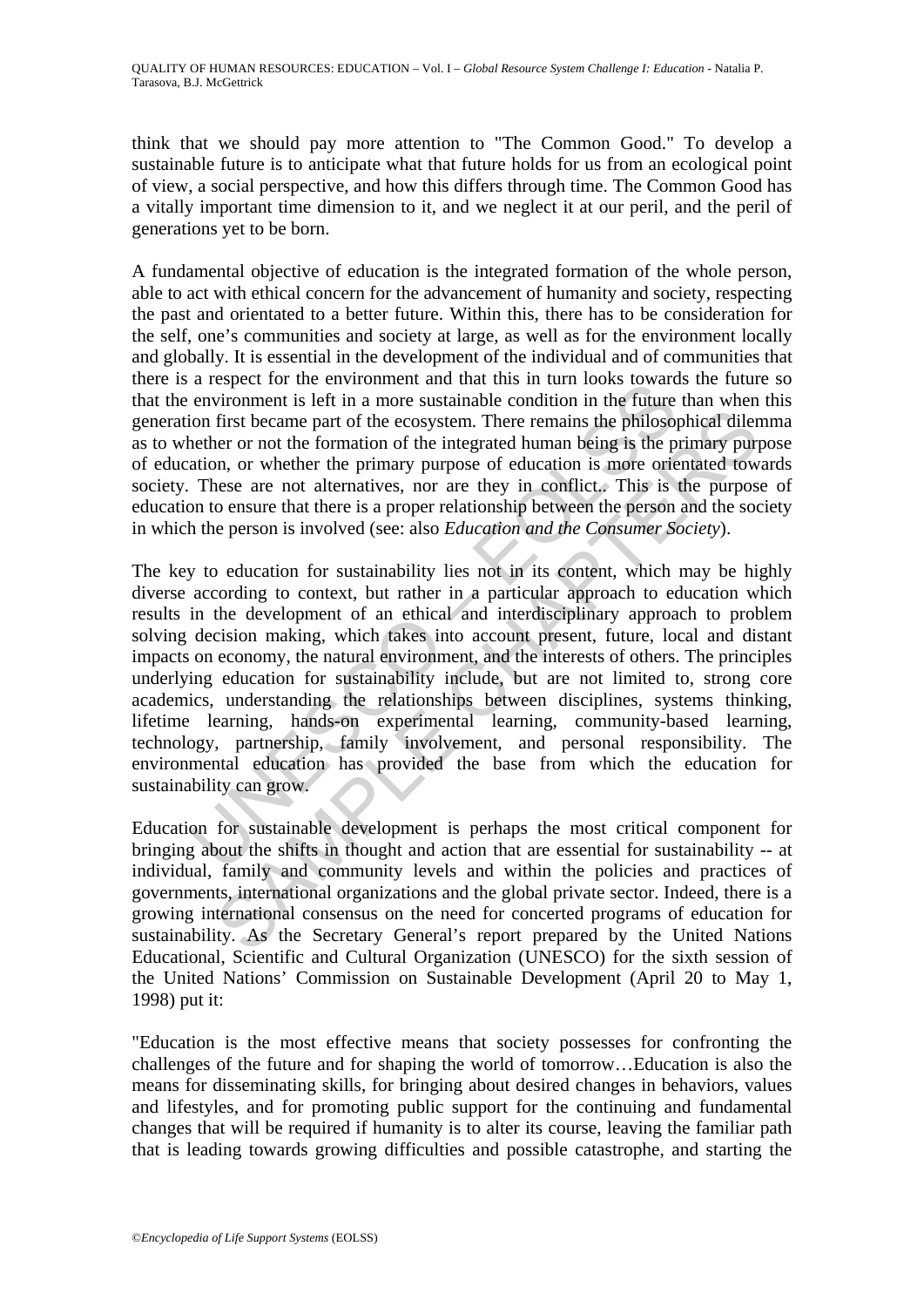uphill climb towards sustainability. Education, in short, is humanity's best hope and most effective means in the quest to achieve sustainable development."

Below, the interested reader will find a short review of the content of the Theme. The contributions have been prepared by educators-scientists and educators-practitioners from all over the Globe: from the New Zealand to Russia and from Japan to Brazil.

## **2. Knowledge for Sustainable Development**

and pursopplinear oasas of currelium usage and palaming standard contexts. While respecting the different ways of funkling and contexts. While respecting the different ways of funkling menes, there is a need to consider le As education and the social context of education change, it is important to seek new paradigms for learning. These new paradigms will include reflection on the scientific, social and philosophical basis of curriculum design and planning set in changing educational contexts. While respecting the different ways of thinking and different disciplines, there is a need to consider learning in ever changing circumstances. The significance of inter-disciplinarity in which there is a contact between the disciplines and a sense of inter-related activity among disciplines is of course very important. The significance of "trans-disciplinarity" is now of particular significance in higher education. This implies the application of all the principles, concepts and skills of one discipline to a new field of knowledge and understanding. This creates new approaches and new paradigms to knowledge and to education more generally.

### **2.1 Investigating the Past - Looking into the Future**

Education is often built on tradition, respecting the past and being orientated towards the future. The traditions of education respect other peoples and other times and places. Education for social inclusion has become a very important aspect of life and of thought and this is at the heart of work in the field of sustainable development. While respecting the past it is important to have an education system which is orientated to the future.

there is a need to consider learning in ever changing circumstances.<br>
e of inter-disciplinarity in which there is a contact between the disciple<br>
e of inter-disciplinarity in which there is a contact between the disciple<br> Senator Al Gore points out in his bright book "Earth in the Balance": "The edifice of civilization has become astonishingly complex, but as it grows even more elaborate, humans feel increasingly distant from their roots in the Earth. In one sense, civilization itself has been on a journey from its foundation in the world of nature to an even more contrived, controlled, and manufactured world of peoples' own initiative and sometimes arrogant design. And the price has been high. At some point during this journey we lost the feeling of conceitedness to the rest of nature. Are we so unique and powerful as to be essentially separate from the Earth? Many of us act-and think-as if the answer is yes. It is now too easy to regard the Earth as a collection of "resources" having an intrinsic value no larger than their usefulness at the moment. Thanks in part to the scientific revolution, we organize our knowledge of the

natural world into smaller and smaller segments and assume that the connections between these separate compartments aren't really important. In our fascination with the parts of nature, we forget to see the whole".

The roots of this process are to be looked for in the history of the human development. To begin with, it is probably necessary to strip away all the identifying marks by which present (or possibly historical) populations and groups are commonly designated and to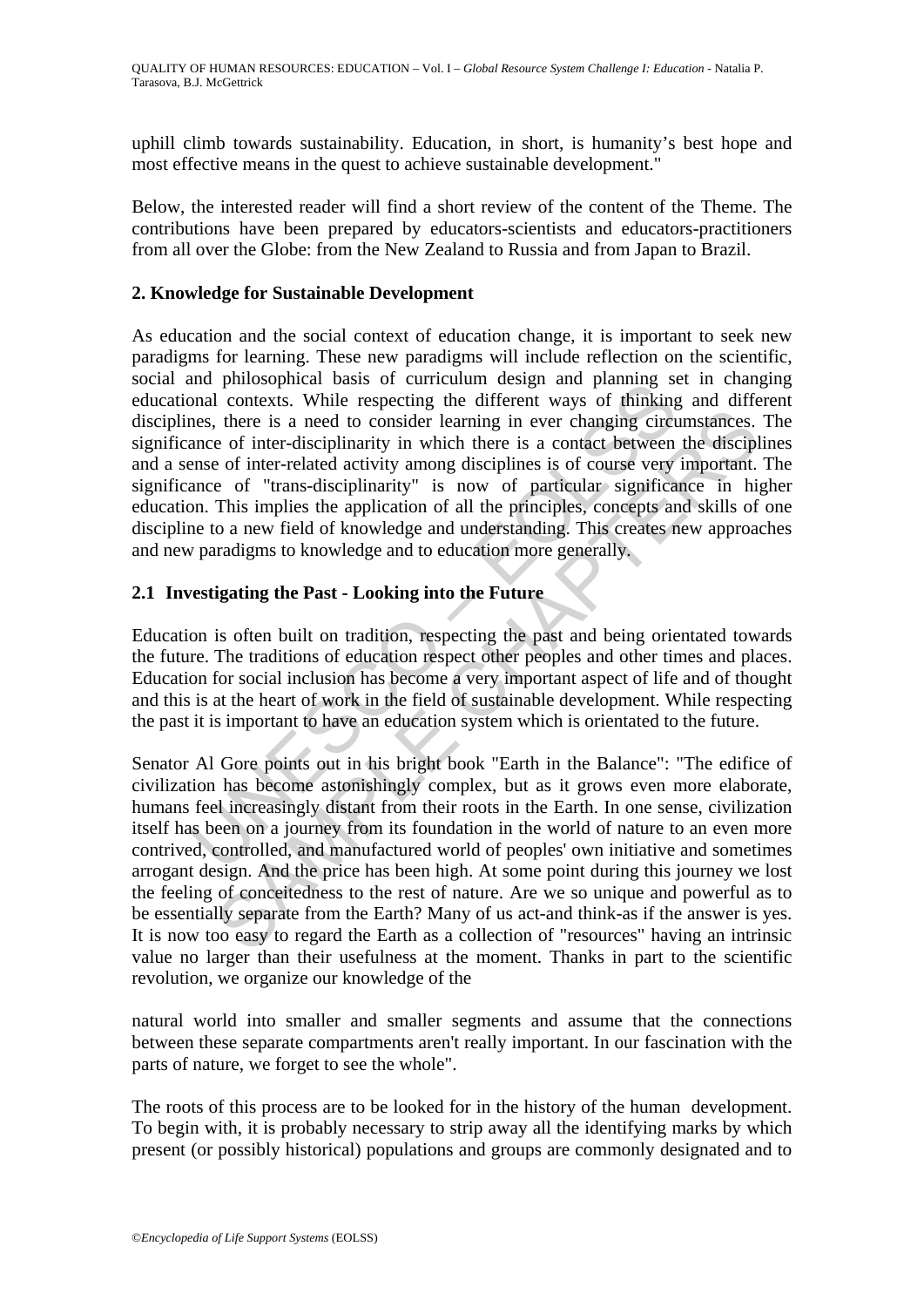move back simply to a species-designation of homo species, as one group of animals among others.



Figure 4. Distribution of Population According to the Level of Education (Knowledge)

Homo sapiens, as well as all other species, originated in the process of biological evolution. Modern paleontological data provide an opportunity to trace the whole succession of evolutionary events that had lead to the origin of Homo sapiens. Thus, Homo sapiens, as all other species, originally belonged to a certain biological community. Inside the community Homo sapiens, as well as all other species, did a certain amount of work aimed at stabilization of the environment. But, unlike all other species, Homo sapiens proved to be able to accumulate cultural information that, as well as the genetic information of a species, can be transmitted from generation to generation. But, unlike genetic information, the amount of cultural information increases from generation to generation. At present the cultural information of the whole humankind is comparable to the genetic information of Homo sapiens as a species. The major part of the present-day cultural information of the humankind is represented by scientific information about the surrounding phenomena, i.e. about the environment of humans. Fundamental studies of physical, chemical and biological laws of nature gave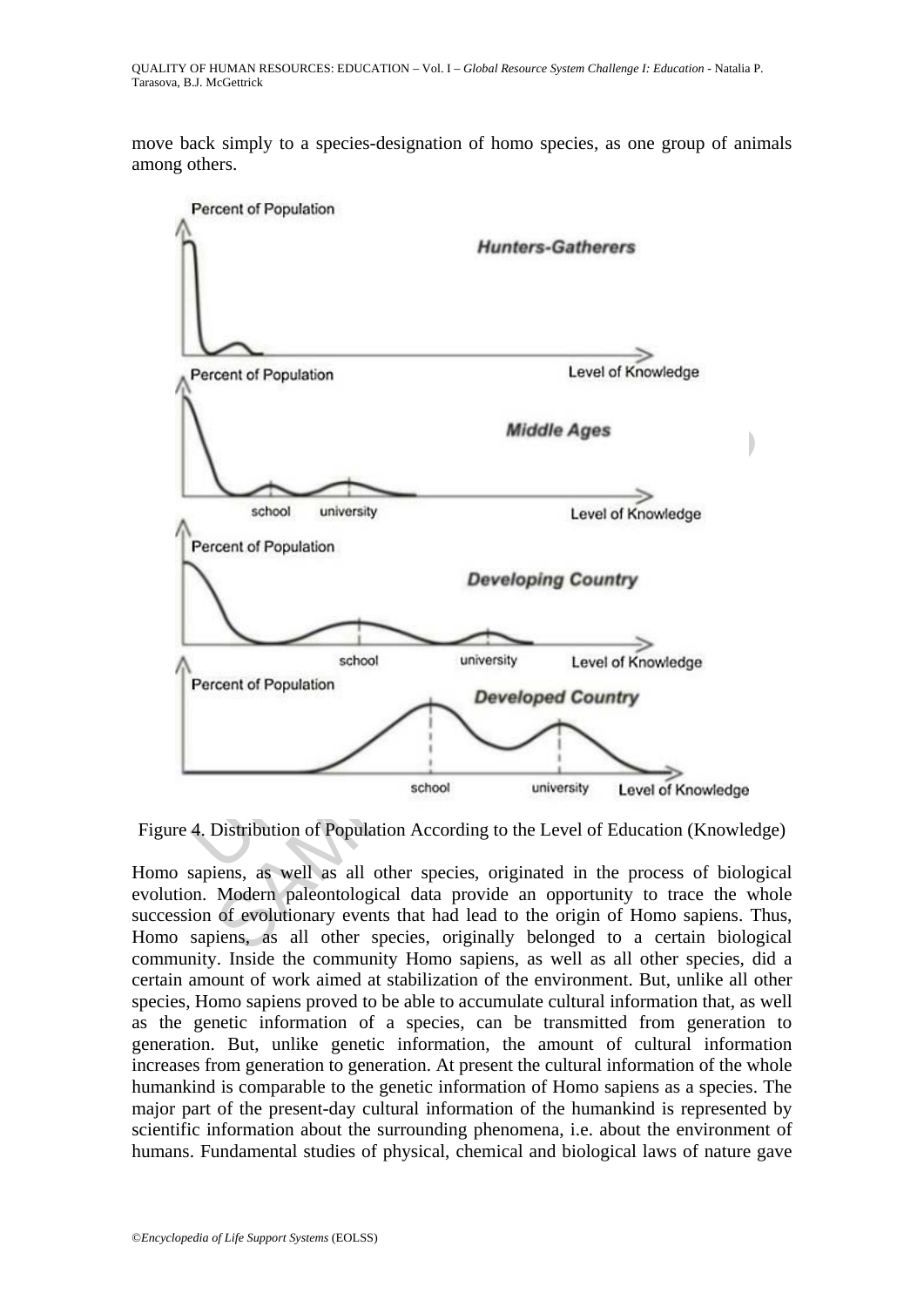humans an opportunity to work out technology-based applications of the acquired knowledge. Thus, humans were able to inhabit all continental areas of the Earth and even began to actively explore the outer space (see also *Knowledge of Environment*, EOLSS on-line, 2002).

The group of living organisms is then sustainable if it is able to feed itself, and to continue to exist at all on this basis. It needs to do no more. It cannot well do less, on pain of reduction in numbers, and eventual extinction. The extent, adequacy and actual availability sets limitations on numbers, in an absolute and primitive Malthusian sense.

the subminiver and particular and particular problem of hunter-gatherer, farmer (the agricultural revolution) arimultaneously mark forms of culture and differentiation, - the way now thought to be no more than 6000 years i If the possibility of surplus to present need, produced in a number of ways, eventually stored, then superimpose upon this primitive adequacy this permits the familiar succession of hunter-gatherer, farmer (the agricultural revolution) and city-dweller which simultaneously mark forms of culture and differentiation, - the world of human history, now thought to be no more than 6000 years in length and a very tiny part of universal time. Empires were formed and declined in the 'ancient' Near East, succeeded by Rome, Byzantium and Islam; in the 'ancient' Far East, in China and India; in the isolated Americas, by the Maya, the Inca and the Aztec; the division-of-labor which agricultural surpluses permitted the development of artistic and artisanal traditions of enormous skill and performance; and the range of human types and societies vastly variegated and diversified. This produces the opposition of human culture (in all its senses) and natural forces within which 'sustainability' emerges as a product of knowledge, human inventiveness and technology.

altaneously mark forms of culture and differentiation, - the world of hu w thought to be no more than 6000 years in length and a very tiny paint. Every head of humine Empires were formed and declined in the 'ancient' Near Unfortunately, the scales of the 20th century have been balanced between construction and destruction. The world was shaken by economic depressions, and social revolution. There have been continuous wars and world wars - the first ones in the history of humankind - took place. In the wars of the 20th century nearly 150 million people were killed, more than during the whole history of civilization. Humankind was surprisingly inventive in its manifestations of violence, fascism with its aspirations of achieving world domination, strict totalitarianism which destroyed all foundations of democracy. This century saw the confirmation of violence as legitimate method of solving international problems. Such acts of widespread violence as the destruction of the Jewish people, liquidation of Slavonic culture, the use of gas chambers for the mass extermination of people, grotesque and lethal experiments on people, have never before been seen in all of world history (see also *Education and Human Development*).

Humankind has developed military skills, which have the potential to destroy large areas of land and large numbers of people. Such things as nuclear and thermonuclear weapons, rockets, smart bombs, biological and even ecological weapons give eloquent testimony to humankind's inability to use the gift of knowledge for a peaceful purpose. The most surprising fact is that people are already accustomed to living in a world where people are constantly at war and there are enough weapons to annihilate all life on the Earth many dozens of times (see also *Future - Oriented Knowledge : Lessons of the First Nuclear Age*).

The world is going through a crucial period of transition, and a revaluation of priorities in society is essential in order to face the challenge ahead. New models and a new vision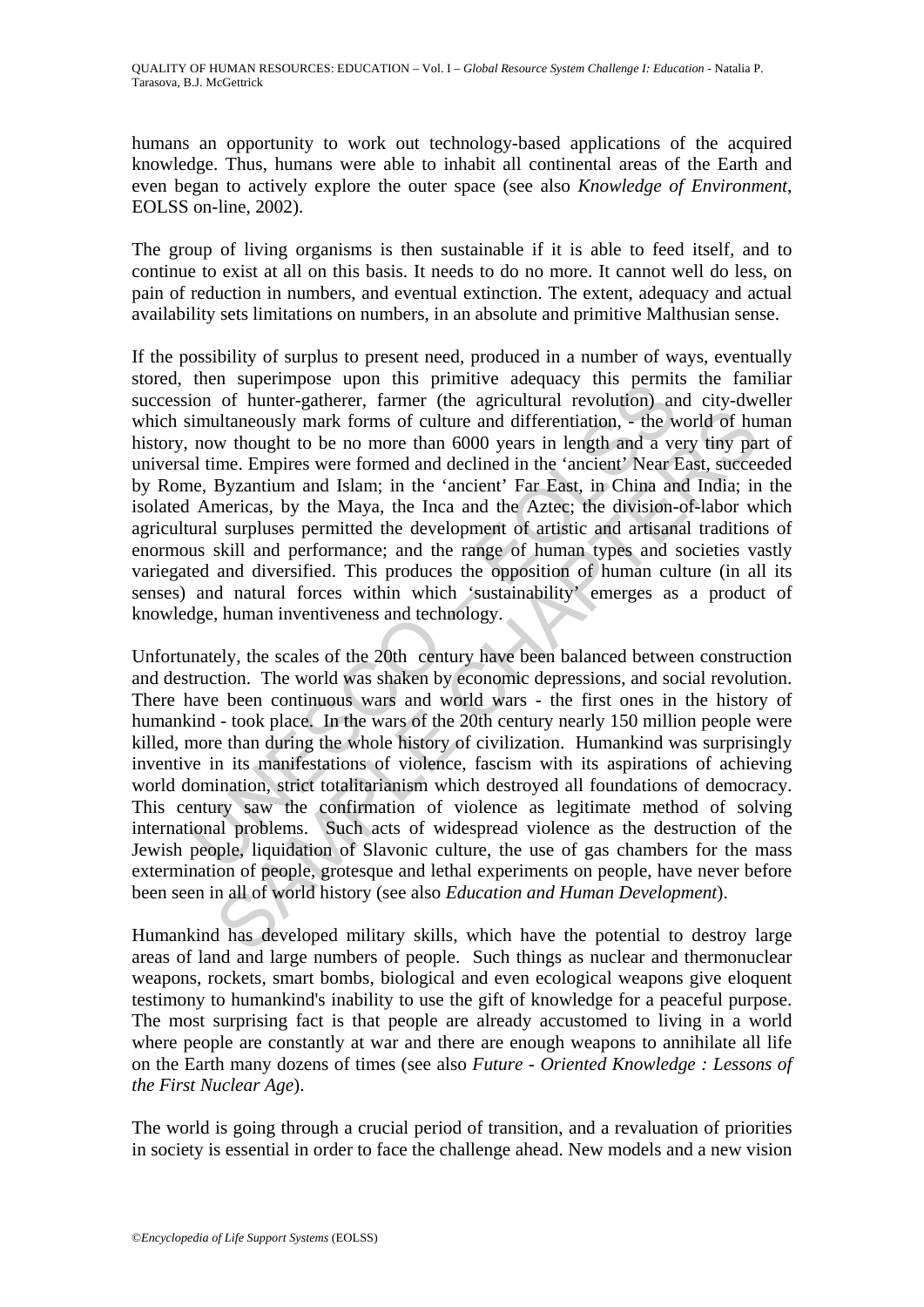for the future are requirements of building a harmonious society. Destructive attitudes, that have led to severe environmental deterioration, need to give way to a conscious effort to preserve the Earth for the generations to come. Now, more than ever before, it is time to realize that respect for life and the bio-environment needs to become the essence of every action and thought.

-

-

-

# TO ACCESS ALL THE **40 PAGES** OF THIS CHAPTER, Visit: http://www.eolss.net/Eolss-sampleAllChapter.aspx

#### **Bibliography**

**TO ACCESS ALL THE 40 PAGES OF THIS CHAPT**<br>
Visit: http://www.colss.net/Eolss-sampleAllChapter.a<br>
1.1. (1989). *Adaptive Processes in Human Populations*, [in Russian], 216 pp.<br>
State University Publishing [Phenomenon of co Visit: http://www.eolss.net/Eolss-sampleAllChapter.aspx<br>
(1989). Adaptive Processes in Human Populations, [in Russian], 216 pp. Moscow, Rv<br>
(1989). Adaptive Processes in Human Populations, [in Russian], 216 pp. Moscow, Rv<br> Alexeeva T.I. (1989). *Adaptive Processes in Human Populations,* [in Russian], 216 pp. Moscow, Russia: Moscow State University Publishing.[Phenomenon of ecological differentiation of humankind in time and space is considered. Complex influence of economic, cultural, and climate-geographical characteristics on the biological adaptation of human populations is discussed.]

Alheit Peter & Kammler Eva,(1998). *Lifelong Learning and its Impact on Social and Regional Development*. Bremen: Donat. [This is a standard anthology with many contributions regarding good practice.]

Berman M. (1988). *The Reenchantment of the World*, 366 pp. New York: Bantam. [This work draws on philosophy, history, psychology and anthropology to trace the roots of the current ecological crisis from the Scientific Revolution to the present day.]

Clark Burton R. (1993). *The Research Foundation of Graduate Education*, 379pp., Berkeley, CA, USA: University of California Press. [This is a summary of information gathered in Germany, Britain, France, The United States, and Japan as the basis of a common, cross-national analysis of graduate education in those countries.]

Delors J. (1996). *Learning: the Treasure Within*, 47 pp. Paris: UNESCO. [This contains an analytical article on highlights of the Report to UNESCO of the International Commission on Education for the Twenty-first Century and the Report itself.]

Eisner E. (1994). *Ethos and Education*, 12pp. Edinburgh, Scottish: Consultative Council on the Curriculum. [This discusses the creation of an ethos in schools that will allow education to do justice to the capabilities of students and the lives they have the opportunity to lead.]

Friere P. (1993). *Pedagogy of the Oppressed*, 164 pp. New York: Continuum. [This work presents a radical manifesto for rethinking education of the poorest and most disenfranchised members of society.]

G.Tyler Miller, (1986*) Living in the Environment. An Introduction to Environmental Science,* 603 pp. Belmont, California, USA: Wadsworth Publishing Company. [This work provides extensive knowledge for sustainable development.]

Gorshkov V.G. (1995). *Physical and Biological Bases of Life Stability. Man, Biota, Environment*, 340 pp. Berlin: Springer-Verlag. [This is a detailed quantitative description of the mechanism of the natural biotic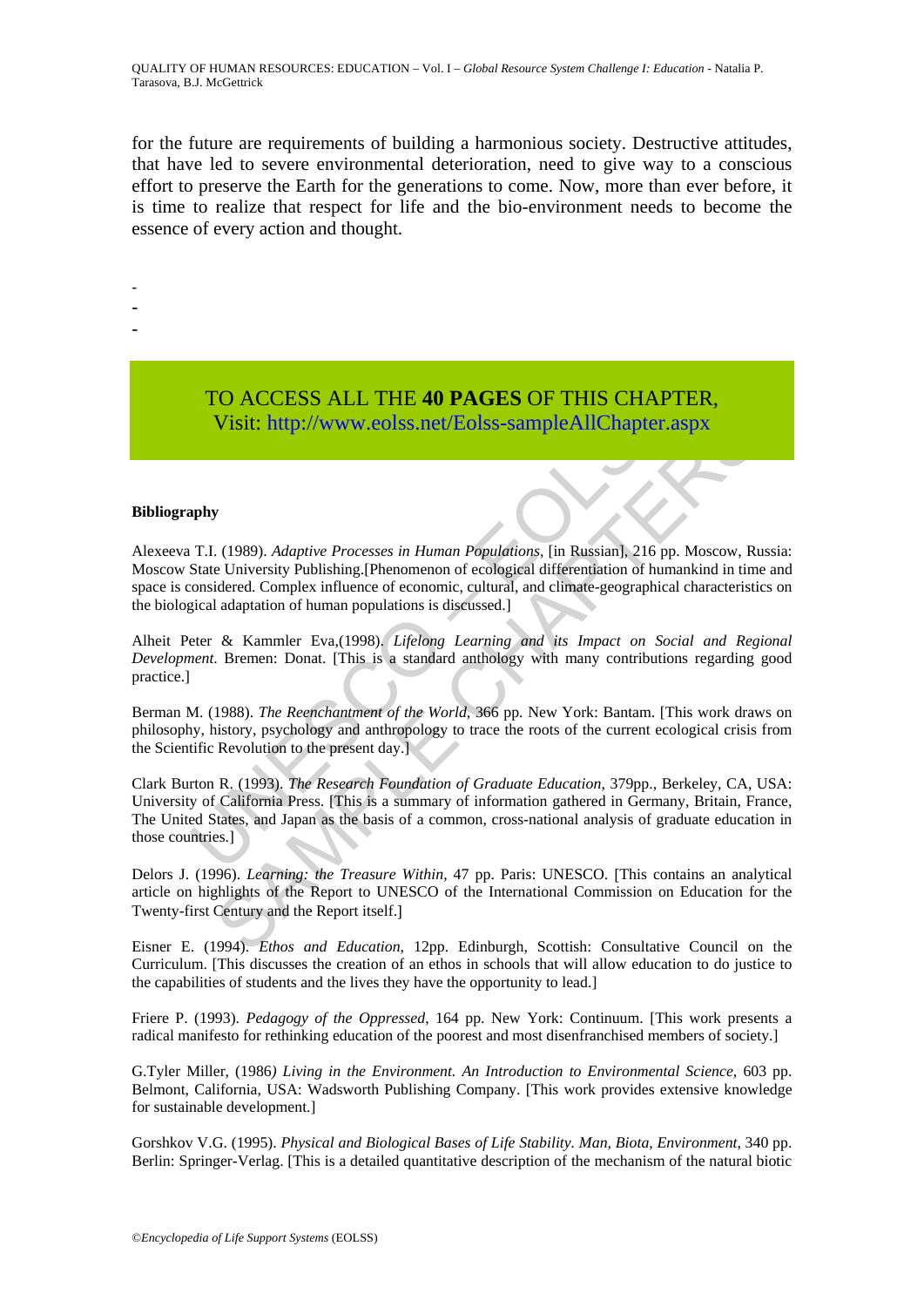regulation of the environment.]

`The Human Development Report. Published annually by UNDP. [The Reports include a unique set of statistics giving data on HDI].

World Declaration on Education for All (1990). 21 pp. Production by M. Alloy, Columbia, Maryland U.S.A. [The volume contains the texts of two documents adopted by the World Conference on Education for All held in Jomtien, Thailand, 5-9 March 1990.]

World Declaration on Higher Education for the Twenty-first Century: Vision and Action (1998). 20 pp. UNESCO, Paris. [The document summarizes the findings of the World Conference on Higher Education held in Paris on 5-9 October 1998, it encompasses missions and functions of higher education and the framework for priority action for change and development of higher education.]

World Education Report (1993). 172 pp. UNESCO Publishing; Paris. The Report presents a comprehensive analysis of major trends and policy issues in education in the world.]

World Education Report. Teachers and Teaching in a Changing World. (1998).174 pp. UNESCO Publishing, Paris. [The Report focuses on the world's 57 million teachers and also include a unique set of statistics giving data on key aspects of education in over 180 countries.]

#### **Biographical Sketches**

**Natalia P. Tarasova.** *Corresponding Member Of Russian Academy Of Sciences, Professor Of D. Mendeleyev University Of Chemical Technology Of Russia, Head Of The Department For The Problem Of Sustainable Development, Director Of The Institute Of The Problem Of Sustainable Development.* 

iducation Report (1993). 172 pp. UNESCO Publishing; Paris. [The R<br>
nisive analysis of major trends and policy issues in education in the world.]<br>
ducation Report. Teachers and Teaching in a Changing World. (1998).1<br>
g. Par is a malysis of major trends and policy issues in education in the world.]<br>
ation Report. Teachers and Teaching in a Changing World. (1998).174 pp. UNE<br>
harms: [The Report focuses on the world's 57 million teachers and als Natalia P. Tarasova was born in Moscow 2 June 1948. Corresponding member of Russian Academy of Sciences, Professor of D. Mendeleyev University of Chemical Technology of Russia, Head of the Department for the Problem of Sustainable Development. Director of the Institute for the Problems of Sustainable Development. The fields of professional interests are Legislative , Political and Economic Aspects of Sustainable Development, Environmental Policy, Education for Sustainable Development, Environmental Chemistry. Graduated from D. Mendeleyev University of Chemical Technology of Russia, Department of Radiation Chemistry (MS 1st class, with Honors in Chemical Technology) in 1972. MS in applied mathematics from Moscow Institute for Electronic Machinery Building (1984). Doctor of Sciences in inorganic chemistry from D. Mendeleyev University (1994). National representative of Russian Federation to CCE IUPAC. Vice - President of the UNESCO Associated Center for Chemical Science and Education.

**Bartholomew J Mcgettrick.** *Professor Of Education, University Of Glasgow Dean, Faculty Of Education, University Of Glasgow*

In 1985 Professor McGettrick was appointed Principal of St Andrew's College, which was the National Catholic College for the Education of Teachers. He was formerly Assistant Principal (1975) and Vice-Principal (1980) of Notre Dame College of Education. On 1 April 1999 he was appointed Dean of the Faculty of Education of the University of Glasgow.

He holds a number of prominent positions in national and international committees such as President ACISE; Chairman of the Schools Commission for The Holy Land; Vice Chairman of Scottish Consultative Council on the Curriculum; Chairman of Catholic Union, Scotland. Chairman of Governors of independent schools and Chairman of Scottish Council on Independent Schools in Scotland, Chairman of The Scottish Centre for Children with Motor Impairments He is also involved in British Broadcasting and Education; and Educational Consultant to many organisations and institutions. Professor McGettrick chaired the Secretary of State's Committee on Education for Sustainable Development.

He has been involved in various research projects, and in curriculum development in Scottish education; and has also acted as External Examiner on a number of occasions.

Professor McGettrick has contributed to international conferences, and worked in different international settings with research, consultancies and lecturing commitments. His main areas of interest are: